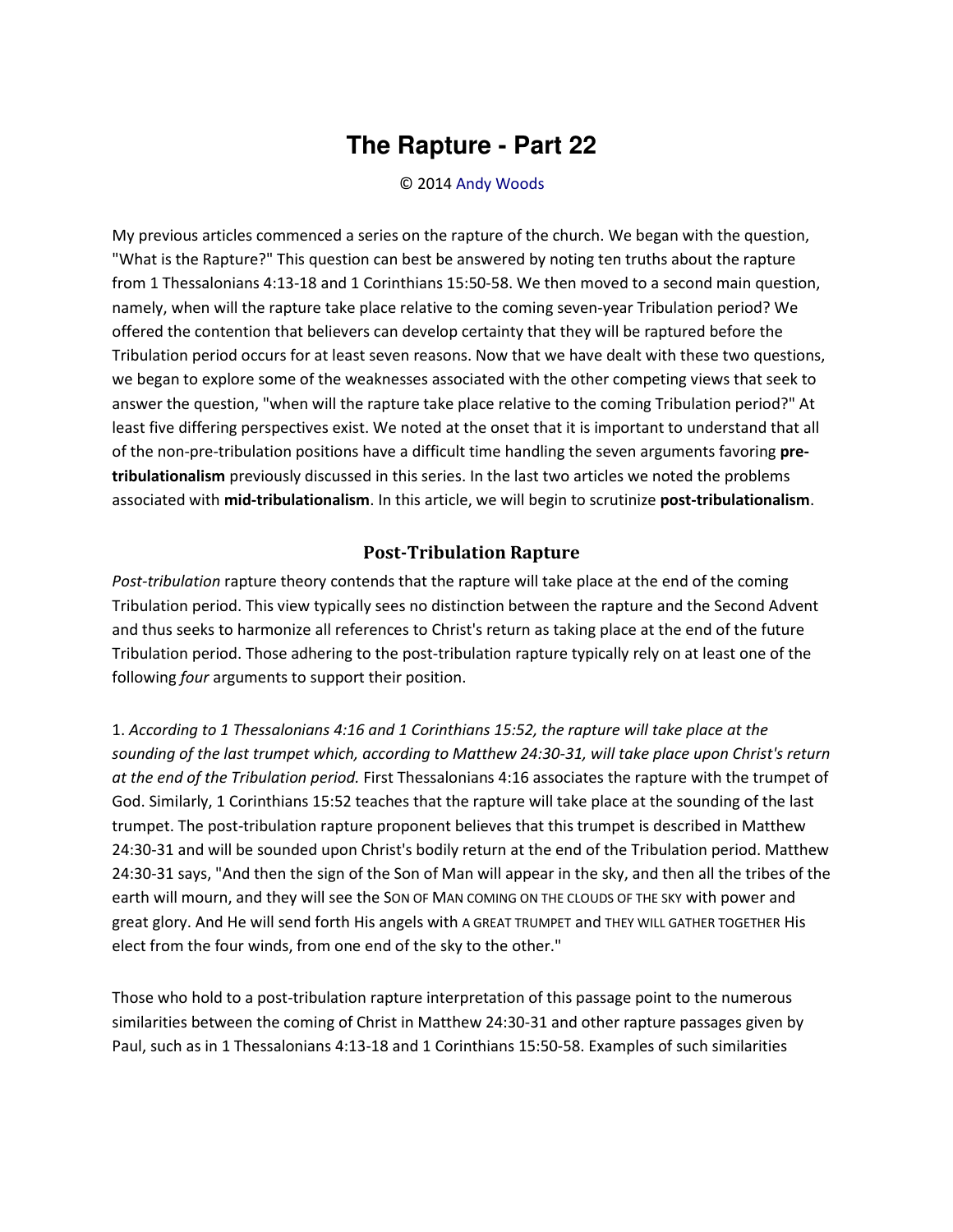include Christ's coming in a cloud (Matt. 24:30), the sounding of a trumpet, and the world-wide gathering of believers (Matt. 24:31).<sup>1</sup> On account of these similarities, many are confident that the rapture is in view in Matthew 24:30-31.

However, the last trumpet mentioned in 1 Thessalonians 4:16 and 1 Corinthians 15:52 is not the same trumpet mentioned in Matthew 24:30-31. In fact, the trumpet of 1 Thessalonians 4:16 and 1 Corinthians 15:52 is described much differently than the trumpet of Matthew 24:30-31. While it is possible to draw superficial points of similarity between Paul's depiction of the rapture (1 Thess. 4:13- 18; 1 Cor. 15:50-58) and the events of Matthew 24:30-31, it is a logical fallacy to assume that similarity is the same as equality. For example, two cars can look the same. Both have seat belts, four wheels, a steering wheel, etc.. However, it is fallacious to assume that these two different cars are one and the same automobile merely on account of some similarities. Whatever simplistic points of similarity that may exist between Paul's depiction of the rapture and Matthew 24:30-31 are outweighed by vast differences between these sections of Scripture.

For example, while the trumpet of 1 Corinthians 15:52 will be sounded while Christ is in the process of returning to the earth from heaven (1 Thess. 4:13-18), the trumpet of Matthew 24:30-31 will be sounded after Christ has already returned to the earth. The trumpet of Matthew 24:30-31 mentions Christ returning with His angels. The trumpet of 1 Corinthians 15:52 and 1 Thessalonians 4:13-18 mentions only the trumpet call of an archangel. Upon the sounding of the trumpet in Matthew 24:30- 31, the angels will gather the elect. The trumpet of 1 Corinthians 15:52 and 1 Thessalonians 4:13-18 does not mention the angels gathering the elect.

Ice also observes, "In 1 Thessalonians 4 believers are gathered in the air and taken to heaven, while in Matthew 24 they are gathered after Christ's arrival to earth."<sup>2</sup> Sproule similarly queries:

Where does Paul mention the darkening of the sun (Matt. 24:29), the moon not giving its light (Matt. 24:29), the stars falling from the sky (Matt. 24:29), the powers of the heavens being shaken (Matt. 24:29), all the tribes of the earth mourning (Matt. 24:30), all the world seeing the coming of the Son of Man (Matt. 24:30), or God sending forth angels (Matt.  $24:31$ )? $3$ 

Feinberg further notes:

l

<sup>1</sup> Robert H. Gundry, *The Church and the Tribulation* (Grand Rapids: Zondervan, 1973), 135.

<sup>&</sup>lt;sup>2</sup> Thomas Ice, "Matthew 24:31: Rapture or Second Coming?," online: [www.pre-trib.o](http://www.soniclight.com/)rg, accessed 19 March 2014, 2. I am indebted to Ice's article for making me aware of the sources cited in this article.

<sup>&</sup>lt;sup>3</sup> John A. Sproule, "An Exegetical Defense of Pretribulationalism" (Th.D. diss., Grace Theological Seminary, 1981), 53.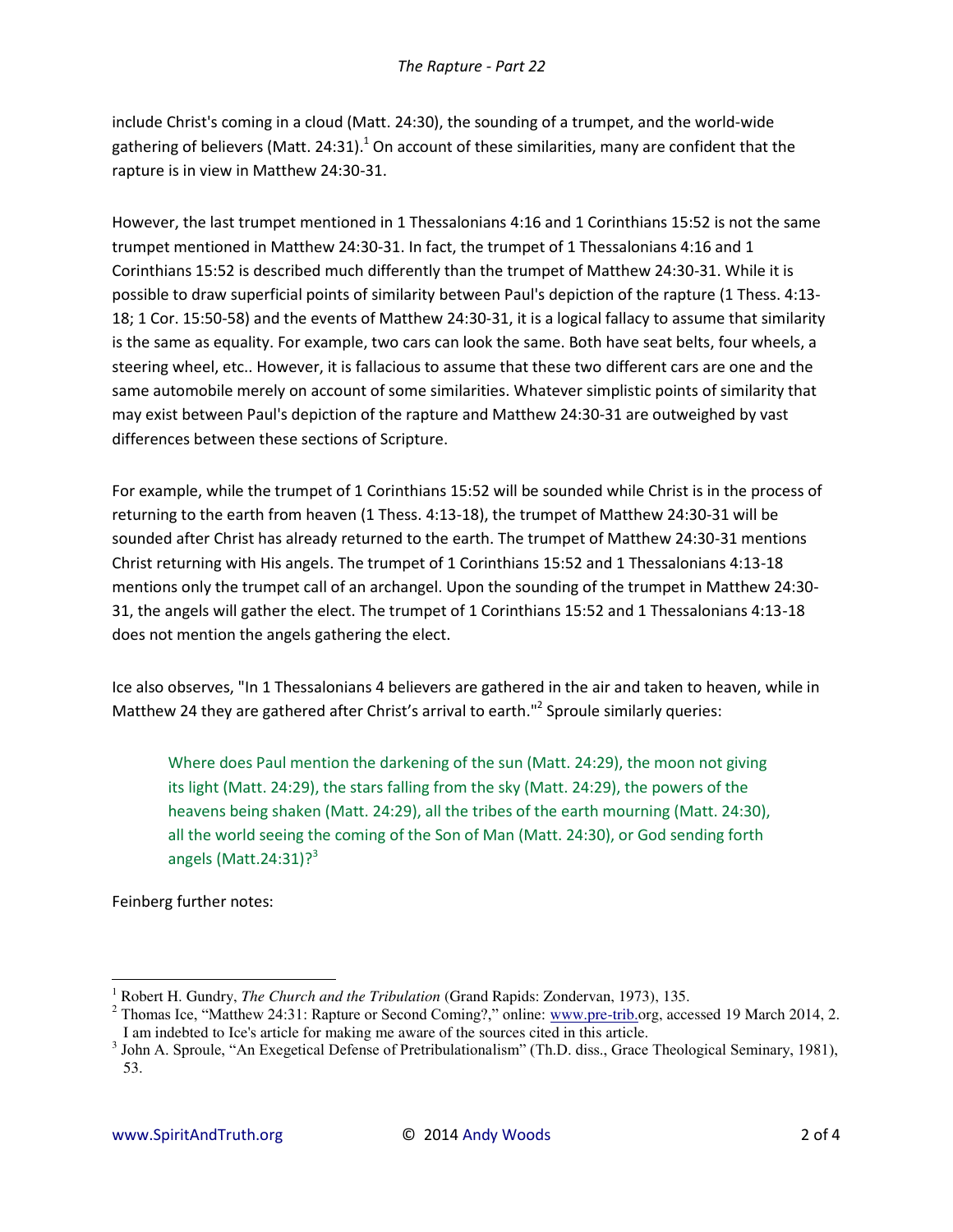Notice what happens when you examine both passages carefully. In Matthew the Son of Man comes on the clouds, while in 1 Thessalonians 4 the ascending believers are in them. In Matthew the angels gather the elect; in 1 Thessalonians the Lord Himself (note the emphasis) gathers the believers. Thessalonians only speaks of the voice of the archangel. In the Olivet Discourse nothing is said about a resurrection, while in the latter text it is the central point. In the two passages the differences in what will take place prior to the appearance of Christ is striking. Moreover, the order of ascent is absent from Matthew in spite of the fact that it is the central part of the epistle.<sup>4</sup>

In order to equate Matthew 24:30-31 with the Pauline rapture passages, a reconciliation of all of these differences is needed rather than merely highlighting a handful of similarities.

Also, Showers explains how the imagery of Matthew 24:30-31 has more in common with what the Old Testament predicts concerning Israel's eschatological regathering rather than the church's rapture.

First, because of Israel's persistent rebellion against God, He declared that He would scatter the Jews "into all the winds" (Ezek. 5:10, 12) or "toward all winds" (Ezek. 17:21). In Zechariah 2:6 God stated that He did scatter them abroad "as four winds of the heavens." . . . God did scatter the Jews all over the world. Next, God also declared that in the future Israel would be gathered from the east, west, north, and south, "from the ends of the earth" (Isa. 43:5-7). We should note that in the context of this promise, God called Israel His "chosen" (vv. 10, 20)... Just as Jesus indicated that the gathering of His elect from the four directions of the world will take place in conjunction with "a great trumpet" (literal translation of the Greek text of Mt. 24:21), so Isaiah 27:13 teaches that the scattered children of Israel will be gathered to their homeland in conjunction with the blowing of "a great trumpet" (literal translation of the Hebrew)... Gerhard Friedrich wrote that in that future eschatological day "a great horn shall be blown (Is. 27:13)" and the exiled will be brought back by that signal. Again he asserted that in conjunction with the blowing of the great trumpet of Isaiah 27:13, "There follows the gathering of Israel and the return of the dispersed to Zion." It is significant to note that Isaiah 27:13, which foretells this future regathering of Israel, is the only specific reference in the Old Testament to a "great" trumpet. Although Isaiah 11:11-12 does not refer to a great trumpet, it is parallel to Isaiah 27:13 because it refers to the same regathering of Israel. In its context, this passage indicates that when the Messiah (a root of Jesse, vv. 1, 10) comes to rule and transform the world as an "ensign" (a banner), He will gather

<sup>&</sup>lt;sup>4</sup> Paul D. Feinberg, "Response: Paul D. Feinberg," in The Rapture: Pre-, Mid-, or Posttribulational, ed. Richard R. Reiter(Grand Rapids: Zondervan, 1984), 225.